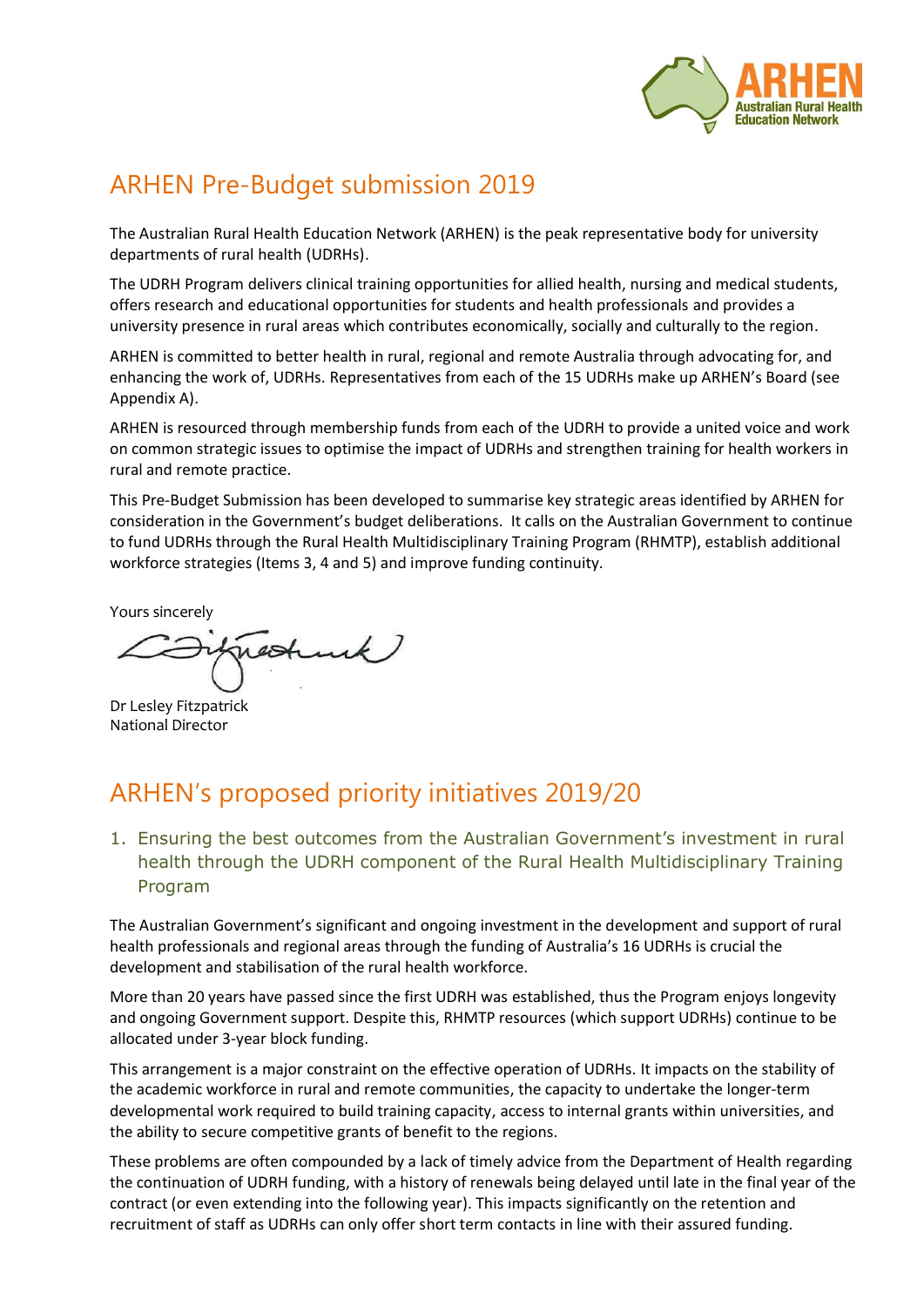Page **2** of **7**



In view of this matter, ARHEN recommends that Government strengthen its support for UDRHs through a shift to three year rolling contracts mirroring the funding approach for primary health networks (PHNs). This approach would enable UDRHs to:

- maintain a stable workforce and attract staff to live and work in the regions by providing more secure employment opportunities –this is critical to encouraging appropriate personnel to make the significant decision to relocate and develop their skills and experience
- improve their competitiveness in attracting staff given other more secure employment arrangements offered through PHNs and the NDIS
- implement plans which need longer lead times due to complexity, isolation, workforce issues and distance e.g., establishing more service-based learning and training sites in remote and under-served communities, and
- work more effectively towards meeting the targets of expanding the number and the length of student placements.

### **ARHEN recommends that Government strengthen its support for UDRHs through a shift to three year rolling contracts mirroring the funding approach for primary health networks (PHNs).**

*Resources: Re-investment of established RHMTP allocations + CPI with rolling 3-year funding contracts.*

2. Establishment of integrated regional training hubs/employment pathways for the allied health professions and nursing.

The maldistribution of the health workforce in rural and remote areas is not limited to medicine which has been supported by the allocation of funding for the development of regional training hubs and an Integrated Rural Training pathway (IRTP).

A similar approach is required to support and develop the allied health professions and nursing in rural, regional and remote areas. There is a critical need for funded and supported positions for new graduates in regions where they have undertaken their training to enable retention and attract settlement in the regions. Workforce outcomes for all professions would be strengthened through the team-based care that can be offered by multi-disciplinary rurally-based teams which will reduce health costs and hospitalizations.

## **ARHEN recommends that Government provides funding to establish integrated regional training hubs to develop and support the allied health and nursing professions in rural Australia.**

*Resources: Sufficient ongoing funding to develop and establish activities and programs associated with an integrated hub approach to training and workforce development in rural Australia in the allied health and nursing professions.*

3. Development of rural generalist pathways for the allied health professions that is supported by, and strengthens the work of, UDRHs

ARHEN recommends that Government provides funding to undertake the work required to extend rural generalist pathway approaches to training to the allied health professions. Rural generalist allied health professionals would provide a network of highly skilled resident clinicians who, as well as providing services for the community, could work with UDRHs, contributing to teaching, supervision and support for health workers in training.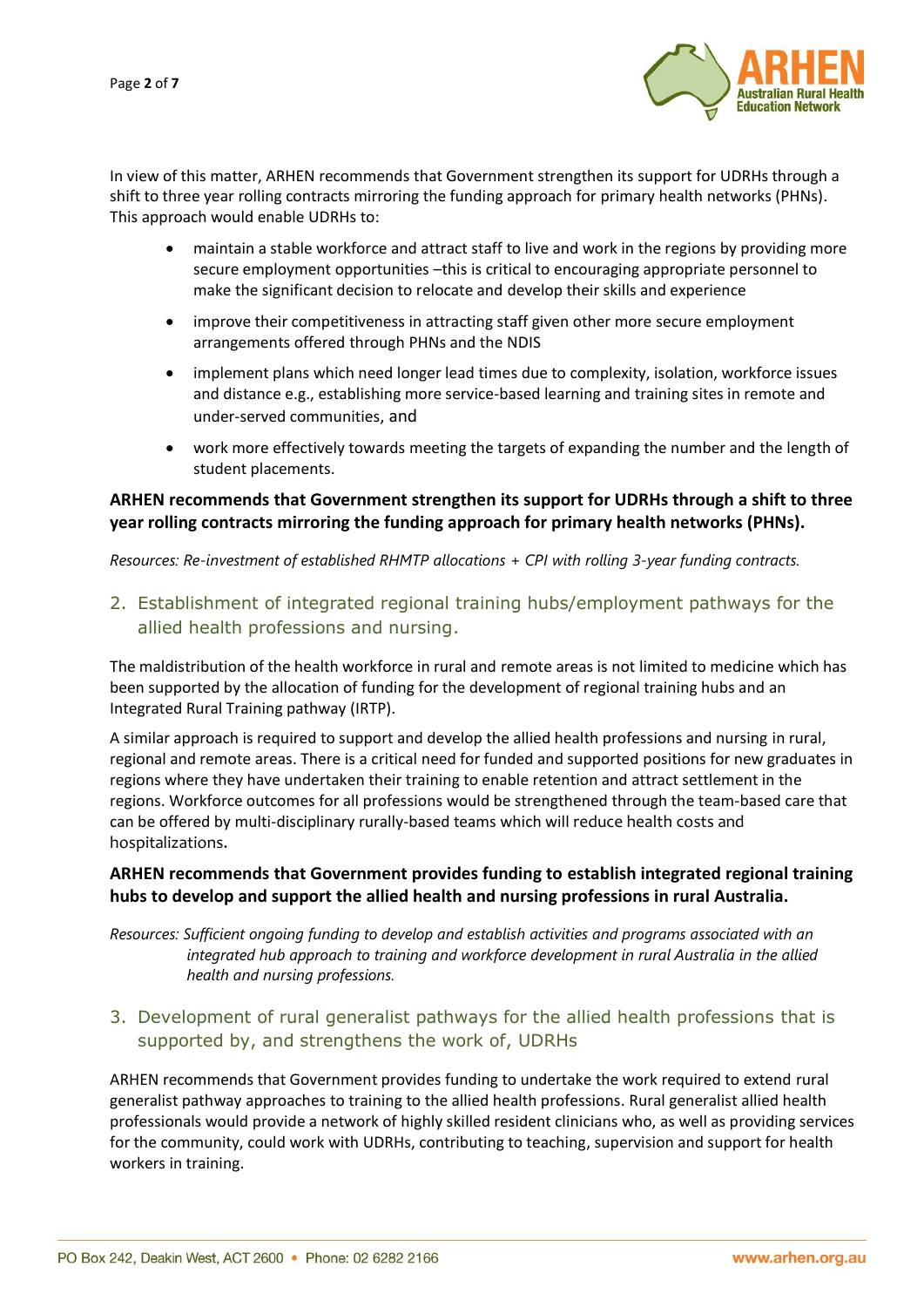

Allied health rural generalists would strengthen the delivery of quality, cost-effective services to rural communities and could contribute to teaching and research capacity of UDRHs and provide professional models and mentors for those considering a career in rural health.

An allied health rural generalist pathway should be designed to build the capacity, value and sustainability of allied health services in multi-disciplinary teams in rural and remote areas and should include:

- service models that address the challenges of providing the broad range of healthcare needs of rural and remote communities
- workforce and employment structures that support the development of rural generalist practice capabilities
- *an education program tailored to the needs of rural generalist practitioners, and*
- structural links to the UDRH network.

To ensure a variable and sustainable allied health rural generalist pathway it needs to be strongly embedded in the UDRH network, not just in terms of developing and providing the educational components required to train rural generalists, but also in offering career pathways, providing professionally rewarding employment opportunities and ensuring collegial support.

UDRHs represent a significant investment in building a strong educational, clinical and academic presence in rural and remote regions. They currently drive the educational preparation of allied health professionals for rural practice, but without targeted, well supported jobs which offer career pathways, the benefits of this investment are not being fully realised and rural areas are not getting the best possible workforce outcomes.

Skilled, committed rural health practitioners need good rural jobs. Better, more interesting jobs can be offered within an environment of professional support by ensuring the involvement of rural generalists in locally-based UDRH-based teaching and research. This would also strengthen the regional clinical teaching and supervision capacity of UDRHs.

To encourage a systems approach, developmental work in this area should be linked to the role and aegis of the Rural Health Commissioner. Pathway development should build on work being undertaken by the relevant peak sector bodies, colleges and credentialing bodies.

#### **ARHEN recommends that:**

- **1. Government provides funding to undertake the work required to extend rural generalist pathway approaches to training to the allied health professions.**
- **2. Government provides ARHEN with project funding for a three- year period to enable it to contribute strategically to the development of the allied health rural generalist pathway.**

*Resources: Grant to ARHEN of \$300,000 over a three-year period (\$100,000 per year) to undertake a project that identifies opportunities and synergies that strengthen UDRHs and the rural allied health workforce during the scoping and development of an allied health rural generalist pathway.*

## 4. Career development and leadership pathway for Aboriginal and Torres Strait Islander UDRHs academic/professional staff

Within higher education, Indigenous academic and professional staff are central to the development of Indigenous knowledge systems, teaching and research. There are many hidden aspects to their roles including the expectation to offer complex support services and sensitive cultural advice and liaison in complex contexts. They are called upon to provide cultural safety advice, knowledge frameworks, and to support both Indigenous and non-Indigenous staff and students involved in the higher education system.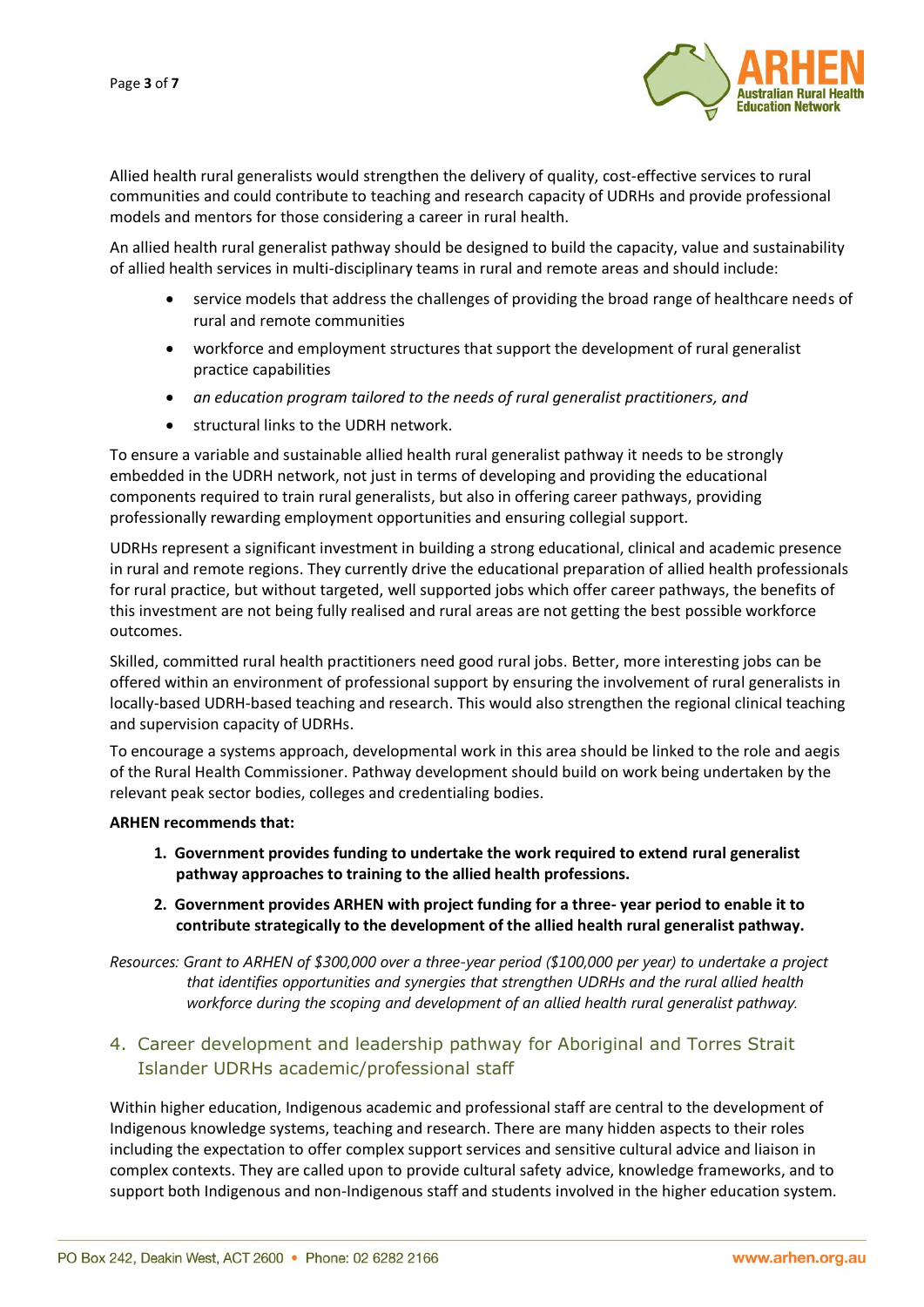

These staff also provide critical links to the local Indigenous community which is particularly important to the education of health professionals and the development and provision of appropriate health services.

Indigenous higher education staff are significantly under-represented in the university sector with 0.8 per cent of all full-time equivalent academic staff and 1.2 per cent of general university staff (2010) being Aboriginal and Torres Strait Islander people.<sup>1</sup> The low numbers and the high expectations and extensive roles placed upon them, often means that these staff experience significant workplace and Community pressure. To support them in undertaking these complex and demanding roles, specific development programs are needed to provide appropriate and supported career and leadership pathways.

UDRHs are committed to developing an Aboriginal and Torres Strait Islander academic workforce, and through this Project, aim to build their capacity to achieve this goal. The Project will provide professional development opportunities for UDRH Aboriginal and Torres Strait Islander staff to gain the skills and support to optimise their effectiveness in their roles and build a more resilient rural and remote health workforce.

Professional development activities will be identified through personal development plans and provided to UDRH Aboriginal and Torres Strait Islander staff in order to:

- provide effective cultural training programs relevant to the local Community for health students
- increase the understanding and use of culturally safe practices among health professionals, higher education providers and health services
- support and lead educational and research activities, and
- work with their Community to ensure the development and delivery of culturally appropriate health care.

The Project will contribute to achieving parity in education and employment for Aboriginal and Torres Strait Islanders. It will draw on the relationships, experience and infrastructure of UDRHs and involve input from Elders representing the local Community into the selection of participants. It is expected that the Project will make a significant difference to the development and evaluation of health services in Aboriginal and Torres Strait Islander communities and enhance education in Indigenous health and culturally competent practice for the health students and staff associated with the UDRH network. Staff involved in the Indigenous Professional Development and Leadership Project will be supported and mentored to lead educational and research activities and Community capacity building.

Supporting and developing rural and remote Aboriginal and Torres Strait Islander UDRH staff through this Project will also help to build the health workforce. The selected staff will engage with regional primary, secondary and higher education students in promoting health career pathways, raise aspirations to improve participation in education, and facilitate improvements to health services.

The Project will also strengthen UDRHs effectiveness in Indigenous health. It will:

- ensure strong consultation and liaison with Community to develop local solutions to issues
- provide a focal point for enhancing partnerships with Indigenous communities and a conduit for engagement in health service development, education and evaluation
- build capacity to undertake Aboriginal-led research that informs how health services should be delivered to Aboriginal and Torres Strait Islander peoples and their active engagement in the development of those services

 $\overline{a}$ 

 $1$  Universities Australia, Indigenous Higher Education (2014)

<https://www.universitiesaustralia.edu.au/uni-participation-quality/Indigenous-Higher-Education#.VDy3KxZEpMI>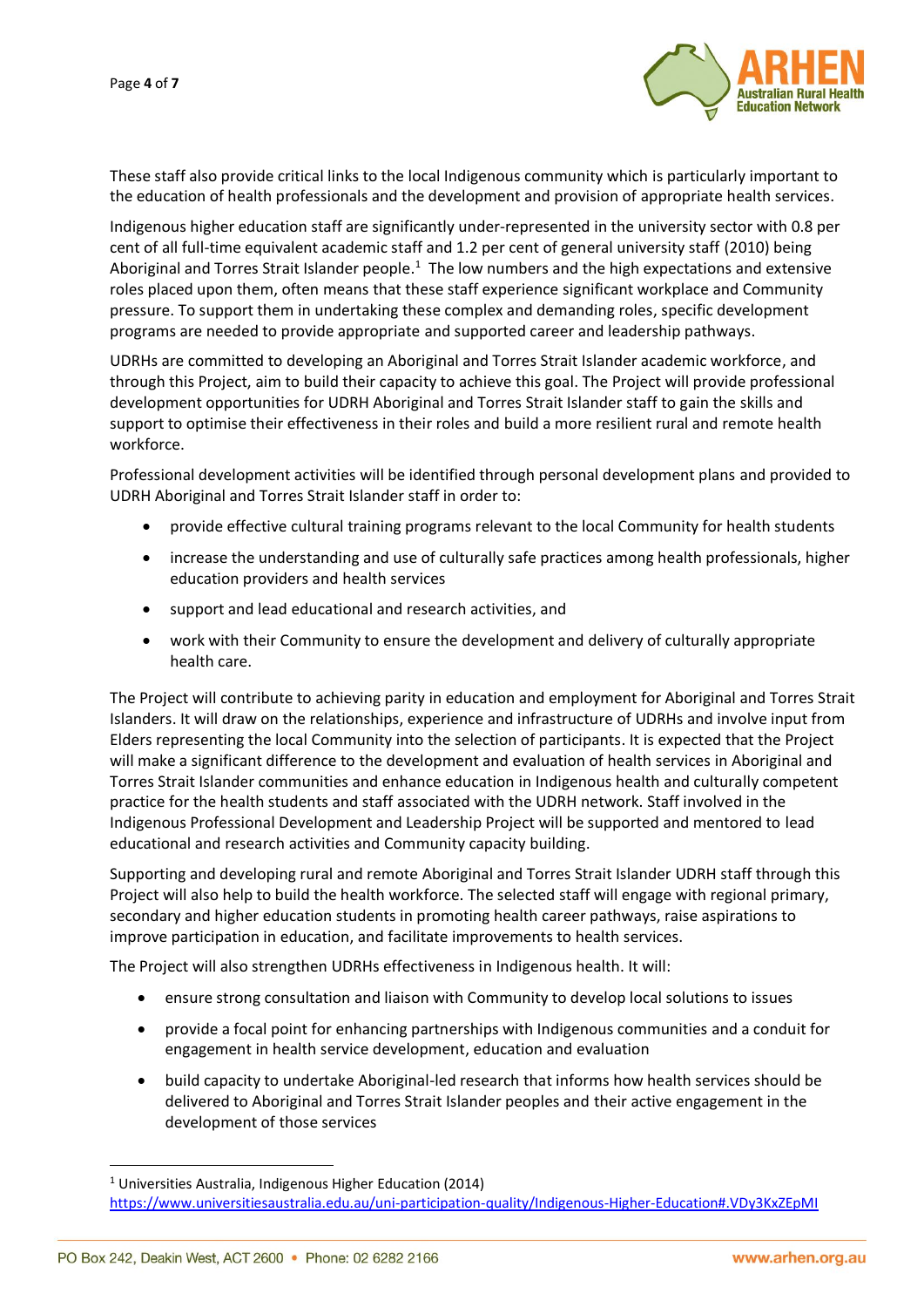PO Box 242, Deakin West, ACT 2600 • Phone: 02 6282 2166

- provide support and encouragement to Indigenous health workers, researchers, educators and students, working within and for rural and remote communities
- facilitate the recognition and incorporation of Aboriginal knowledge into health-related educational activities and program delivery
- participate in the delivery of locally responsive cultural safety to ensure that non-Indigenous health workers, professionals and academics are conversant with cultural safety and the appropriate protocols for dealing with Indigenous health issues, and
- establish aspirational pathways from secondary schooling to higher education which will lead to higher rates of student engagement, completion, future employment and more robust service delivery in rural and remote Australia.

**ARHEN recommends that a program be established and funded that provides career development and leadership pathways for Aboriginal and Torres Strait Islander UDRHs academic/professional staff to improve the training or health professionals, cultural safety and Indigenous community engagement and health care in rural Australia. It is recommended that they program is implemented through the regional UDRH network.** 

#### *Resources: Total of \$M2.5*

*approximately \$50,000 per annum for three years to each of the 16 UDRHs* 

5. Continuing and strengthening rurally-based clinical training in pharmacy through UDRHs

Pharmacies are a vital part of rural communities and important to improving patient healthcare and wellbeing and rural Australia bears the brunt of the geographic maldistribution of pharmacists. Despite the numbers of graduates in the discipline, recruiting pharmacists in rural and remote areas is a growing challenge. In view of this and the significant role pharmacists play in improving patient health, pharmacy is a priority discipline for training and workforce development in UDRHs.

The Rural Pharmacy Liaison Officer (RPLO) program formerly managed by the Pharmacy Guild and now managed by Australian Healthcare Associates (AHA) plays a significant role in the rural workforce development activity undertaken by UDRHs. The RPLO Program provides support to community pharmacies and pharmacy students involved in clinical placements; promotes inter-professional collaboration, strengthens mentoring and advisory arrangements, and facilitates professional development and networking. The importance of the program, which involves a modest level of funding of around \$80,000 for 11 UDRHs, prompted ARHEN's submission to the program review undertaken by HMA Consulting on behalf of the Department of Health.

**ARHEN recommends that the RPLO funding stream is continued and integrated into the RHMT Program and implemented though UDRHs to align it more effectively with the broader objectives of the RHMTP. ARHEN also recommends that the RPLO funding be extended to the three new URDHs (Kimberley, Three Rivers and LaTrobe) to ensure equitable capacity in this area.**

*Resources: Existing funding (+ CPI) continued and extended to expand the program to include the three new UDRHs. Funding to be allocated through the RHMTP.* 

--END—

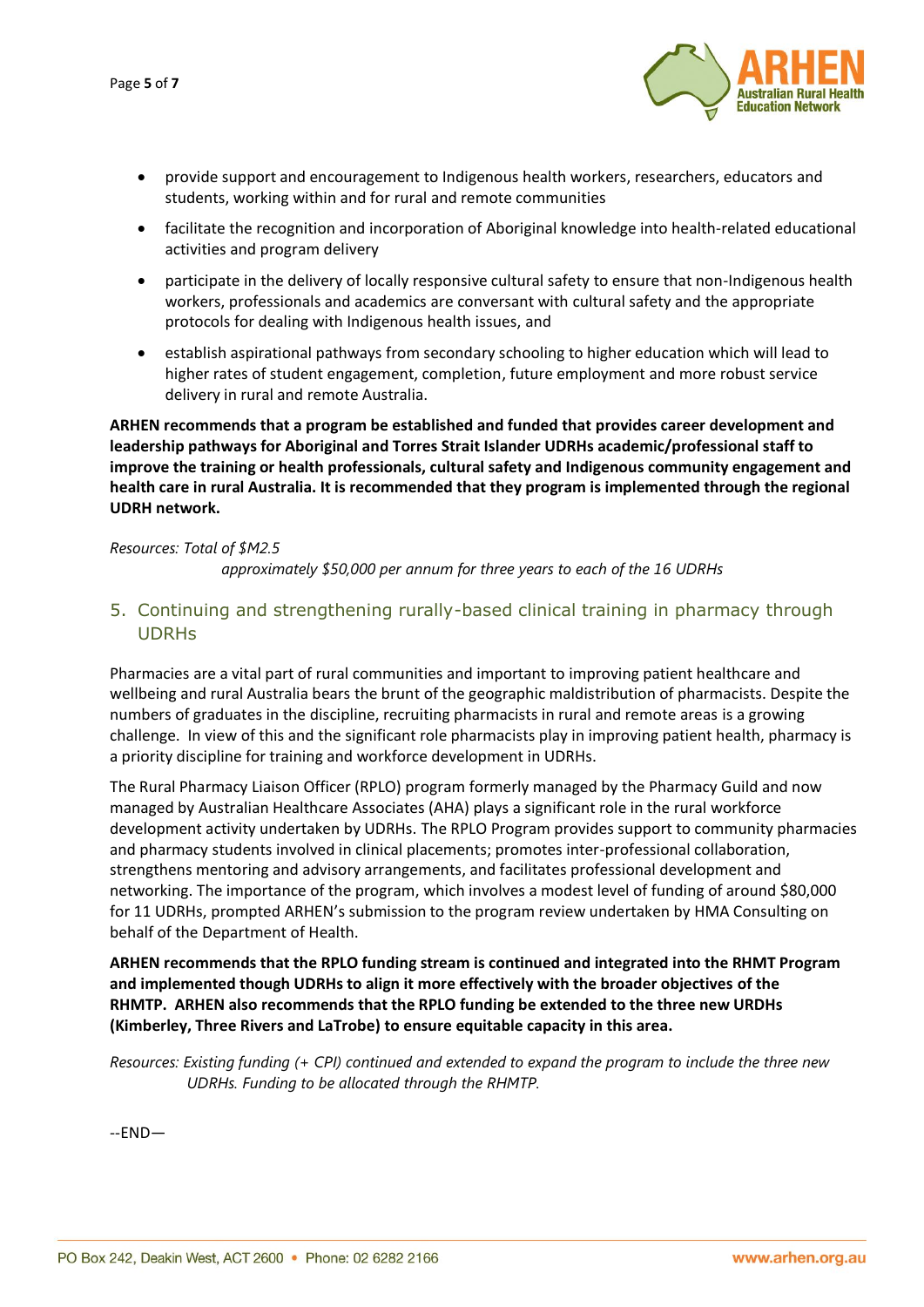

## **APPENDIX A:**

| <b>BOARD MEMBER</b>                                                                | <b>CONTACT DETAILS</b>                                                                                                                        |
|------------------------------------------------------------------------------------|-----------------------------------------------------------------------------------------------------------------------------------------------|
| <b>Assoc Prof Martin Jones</b><br><b>ARHEN Chair</b><br>- from Sept 2017           | Director<br>UniSA Department of Rural Health<br>Division of Health Sciences, University of SA<br>111 Nicolson Avenue, WHYALLA NORRIE SA 5608. |
| <b>Assoc Prof Vincent Versace</b><br><b>ARHEN Deputy Chair</b><br>- from Sept 2017 | Director<br>Deakin Rural Health (DRH)<br>School of Medicine, Deakin University<br>WARRNAMBOOL VIC 3280                                        |
| <b>Ms Christine Howard</b>                                                         | Director<br>Three Rivers UDRH, Wagga Wagga<br>Faculty of Science, Charles Sturt University<br>ALBURY NSW 2640                                 |
| <b>Assoc Prof Geoff Argus</b>                                                      | Director<br>Southern Queensland Rural Health<br>61 Bellevue St, TOOWOOMBA QLD 4350                                                            |
| <b>Prof Ross Bailie</b>                                                            | Director<br>University Centre for Rural Health<br>North Coast<br>LISMORE NSW 2480                                                             |
| <b>Assoc Prof Tony Barnett</b>                                                     | Director<br>Centre for Rural Health<br>University of Tasmania<br>LAUNCESTON TAS 7250                                                          |
| <b>Prof Lisa Bourke</b>                                                            | Director<br>UDRH, Department of Rural Health<br>The University of Melbourne<br>SHEPPARTON VIC 3632                                            |
| <b>Prof Tim Carey</b>                                                              | Director<br>Centre for Remote Health<br>Flinders and Charles Darwin Universities<br>ALICE SPRINGS NT 0871                                     |
| <b>Prof Jennene Greenhill</b>                                                      | Director, Flinders Rural Health SA<br>Flinders University<br>RENMARK SA 5341                                                                  |
| Prof Sabina Knight                                                                 | Director<br>Centre for Rural and Remote Health<br>James Cook University<br>MOUNT ISA QLD 4825                                                 |
| <b>Prof David Lyle</b>                                                             | Head<br>Broken Hill University Department of Rural Health<br>University of Sydney<br><b>BROKEN HILL NSW 2880</b>                              |
| <b>Prof Jennifer May</b>                                                           | Director<br>University of Newcastle Department of Rural Health<br>114-148 Johnston Street, TAMWORTH NSW 2340                                  |